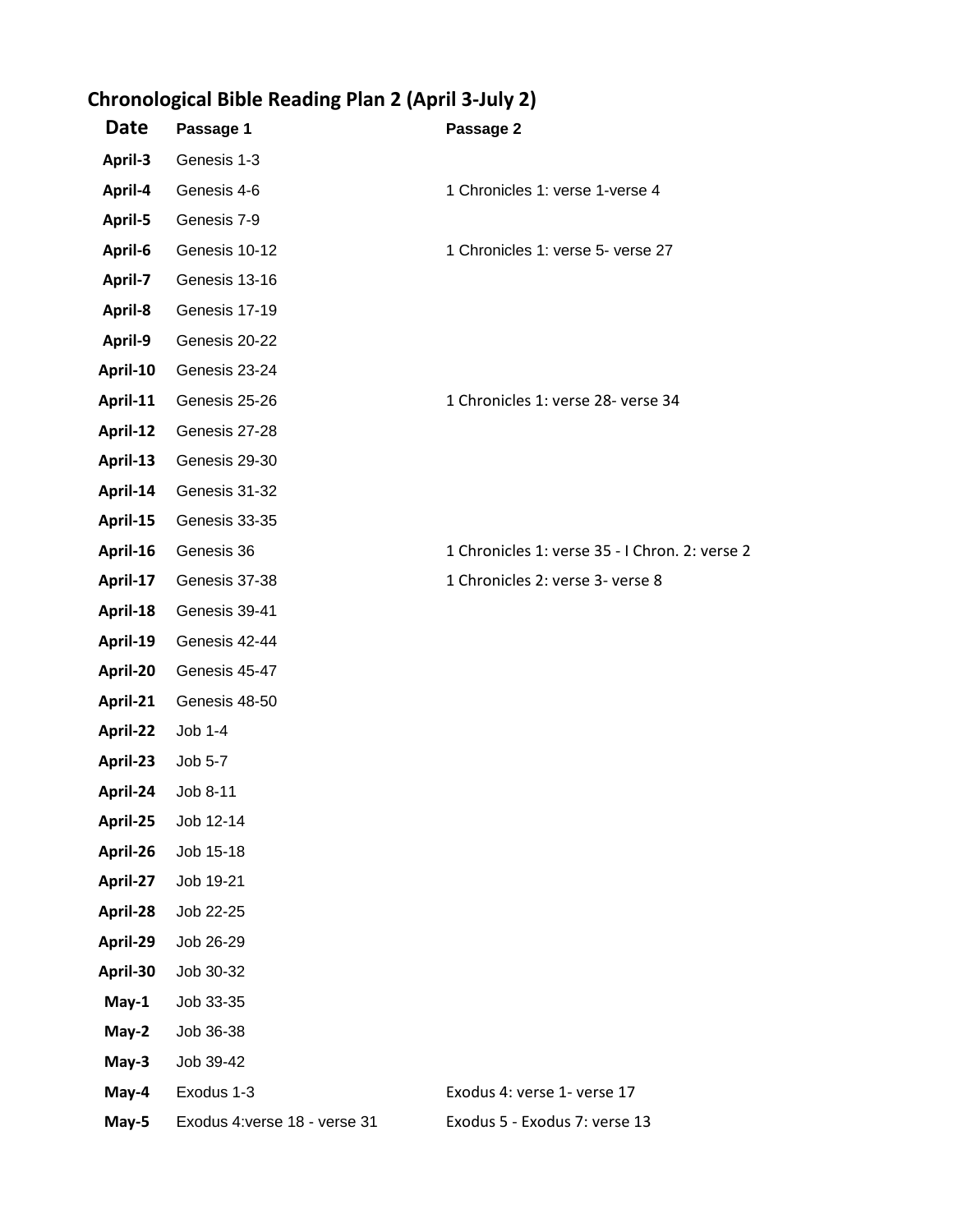| May-6         | Exodus 7: verse 14 - verse 25 | Exodus 8-9                     |
|---------------|-------------------------------|--------------------------------|
| May-7         | Exodus 10-12                  |                                |
| May-8         | Exodus 13-15                  |                                |
| May-9         | Exodus 16-19                  |                                |
| $May-10$      | Exodus 20-22                  |                                |
| $May-11$      | Exodus 23-24                  |                                |
| $May-12$      | Exodus 25-26                  |                                |
| $May-13$      | Exodus 27-28                  |                                |
| $May-14$      | Exodus 29-31                  |                                |
| $May-15$      | Exodus 32-34                  |                                |
| <b>May-16</b> | Exodus 35-36                  |                                |
| <b>May-17</b> | Exodus 37-38                  |                                |
| $May-18$      | Exodus 39-40                  | Numbers 9: verse 15 - verse 23 |
| $May-19$      | Numbers 7                     |                                |
| $May-20$      | Numbers 8-9                   | Leviticus 1-3                  |
| $May-21$      | Leviticus 4-6                 |                                |
| $May-22$      | Leviticus 7-8                 |                                |
| $May-23$      | Leviticus 9-12                |                                |
| $May-24$      | Leviticus 13-14               |                                |
| $May-25$      | Leviticus 15-16               |                                |
| $May-26$      | Leviticus 17-20               |                                |
| <b>May-27</b> | Leviticus 21-23               |                                |
| $May-28$      | Leviticus 24-25               |                                |
|               | May-29 Leviticus 26-27        |                                |
| $May-30$      | Numbers 1-2                   |                                |
| $May-31$      | Numbers 3-4                   |                                |
| June-1        | Numbers 5-6                   |                                |
| June-2        | Numbers 10-12                 |                                |
| June-3        | Numbers 13-14                 |                                |
| June-4        | Numbers 15-16                 |                                |
| June-5        | Numbers 17-20                 |                                |
| June-6        | Numbers 21-22                 |                                |
| June-7        | Numbers 23-25                 |                                |
| June-8        | Numbers 26-27                 |                                |
| June-9        | Numbers 28-30                 |                                |